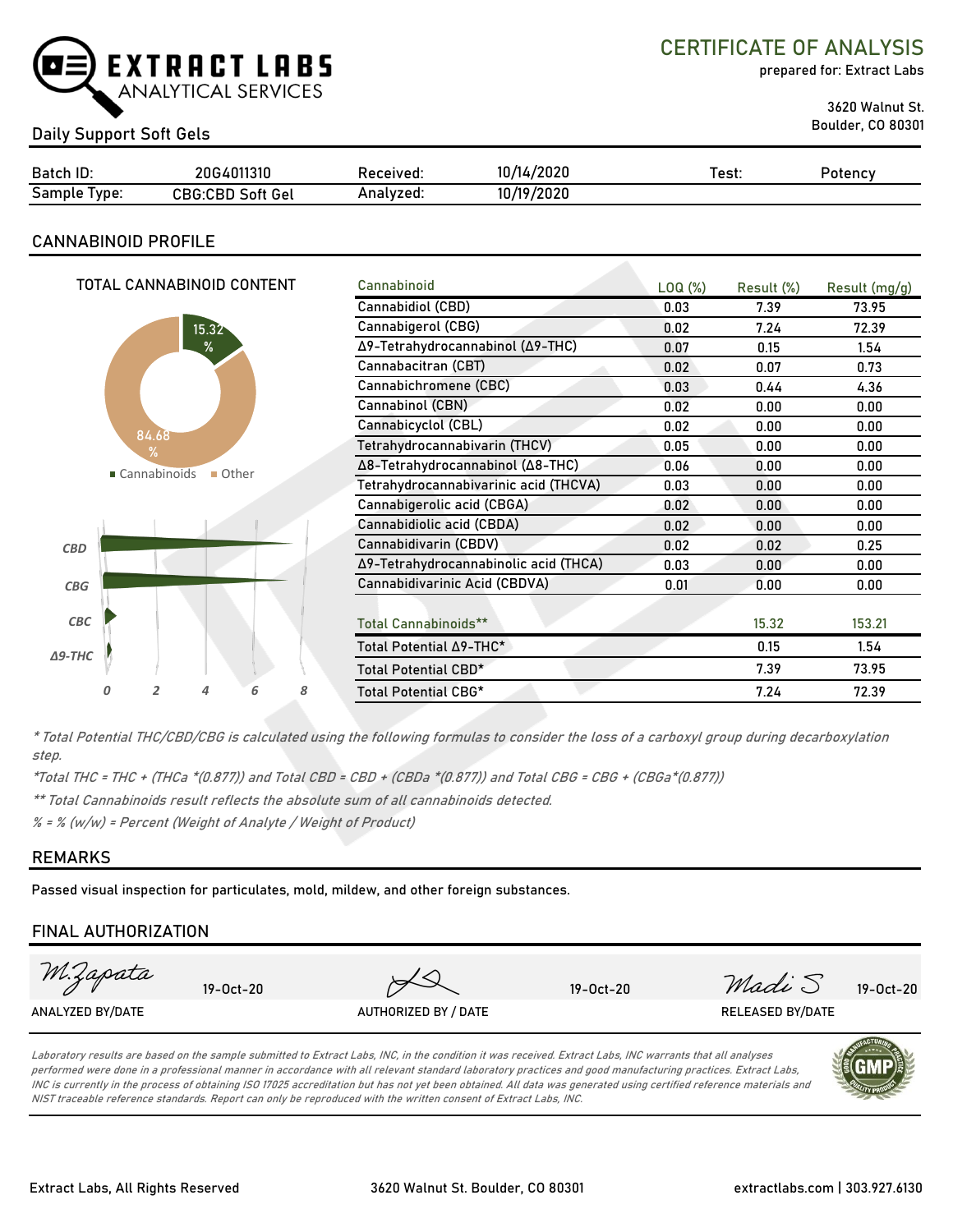

CERTIFICATE OF ANALYSIS

prepared for: Extract Labs

 3620 Walnut St. Boulder, CO 80301

### Daily Support Soft Gels

| Batch ID:                | 20G4011310               | Received:               | 10/14/2020 | Test:               | <b>Residual Solvents</b> |
|--------------------------|--------------------------|-------------------------|------------|---------------------|--------------------------|
| Sample Type:             | <b>CBG:CBD Soft Gels</b> | Analyzed:               | 10/19/2020 |                     |                          |
| <b>RESIDUAL SOLVENTS</b> |                          |                         |            |                     |                          |
| <b>SOLVENT</b>           |                          | <b>REPORTABLE RANGE</b> |            | <b>RESULT</b> (ppm) |                          |
| Acetone                  |                          | 100-1000                |            | 0.00                |                          |
| Acetonitrile             |                          | 100-1000                |            | 0.00                |                          |

 $0.2<sup>2</sup>$ 

| Benzene                  | $0.2 - 4$  | 0.00 |
|--------------------------|------------|------|
| <b>Butanes</b>           | 100-1000   | 0.00 |
| Ethanol                  | 100-1000   | 0.00 |
| <b>Ethyl Acetate</b>     | 100-1000   | 0.00 |
| Heptane                  | 100-1000   | 0.00 |
| <b>Hexanes</b>           | $6 - 120$  | 0.00 |
| <b>Isopropyl Alcohol</b> | 100-1000   | 0.00 |
| Methanol                 | 100-1000   | 0.00 |
| Pentane                  | 100-1000   | 0.00 |
| Propane                  | 100-1000   | 0.00 |
| Toluene                  | $18 - 360$ | 0.00 |
| Xylenes                  | 43-860     | 0.00 |

#### REMARKS

Passed visual inspection for particulates, mold, mildew, and other foreign substances.

### FINAL AUTHORIZATION

M.Zapata

19-Oct-20 19-Oct-20 19-Oct-20  $\mathcal{M}$  19-Oct-20  $\mathcal{M}$   $\mathcal{M}$   $\mathcal{M}$ 

ANALYZED BY/DATE AUTHORIZED BY / DATE AUTHORIZED BY / DATE RELEASED BY/DATE

Laboratory results are based on the sample submitted to Extract Labs, INC, in the condition it was received. Extract Labs, INC warrants that all analyses performed were done in a professional manner in accordance with all relevant standard laboratory practices and good manufacturing practices. Extract Labs, INC is currently in the process of obtaining ISO 17025 accreditation but has not yet been obtained. All data was generated using certified reference materials and NIST traceable reference standards. Report can only be reproduced with the written consent of Extract Labs, INC.

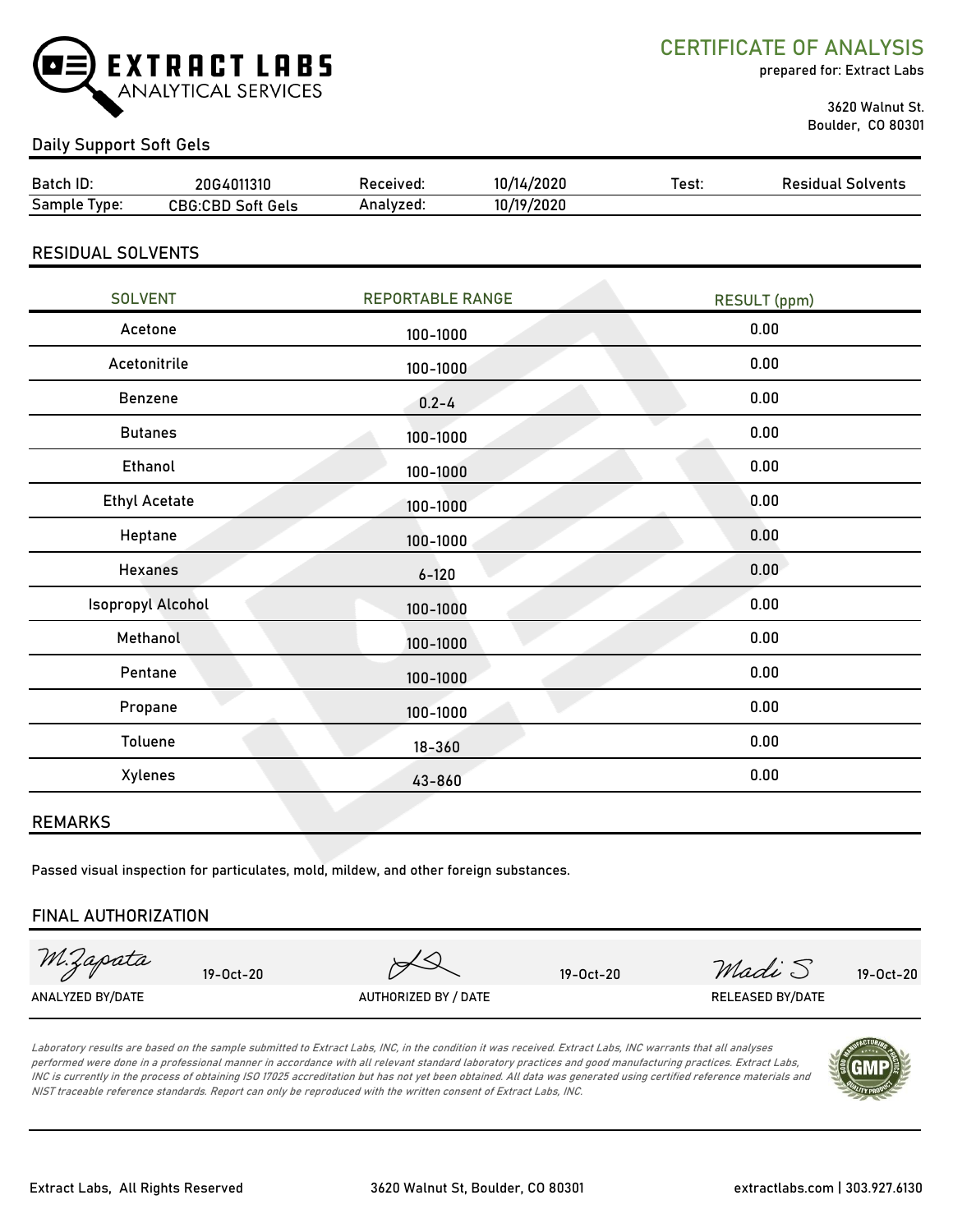

#### prepared for: EXTRACT LABS *1756 38TH ST.*

*BOULDER, CO 80301*

### CBG Soft Gels

| <b>Batch ID:</b> | 20G4011310                    | Test ID:   | T000103161            |
|------------------|-------------------------------|------------|-----------------------|
| Type:            | Concentrate                   | Submitted: | 10/14/2020 @ 11:11 AM |
| Test:            | <b>Microbial Contaminants</b> | Started:   | 10/15/2020            |
| Method:          | TM24, TM25, TM26, TM27, TM28  | Reported:  | 10/18/2020            |
|                  |                               |            |                       |

## MICROBIAL CONTAMINANTS

| Contaminant                    | Result (CFU/g)* |
|--------------------------------|-----------------|
| <b>Total Aerobic Count**</b>   | None Detected   |
| <b>Total Coliforms**</b>       | None Detected   |
| <b>Total Yeast and Molds**</b> | None Detected   |
| E. coli                        | Absent          |
| STEC and 0157 E. coli          | None Detected   |
| <b>Salmonella</b>              | None Detected   |

*\* CFU/g = Colony Forming Unit per Gram*

\*\* Values recorded in scientific notation, a common microbial practice of expressing numbers that are too large to be conveniently

 *written in decimal form.*

*Examples: 10^2 = 100 CFU 10^3 = 1,000 CFU 10^4 = 10,000 CFU 10^5 = 100,000 CFU*

#### NOTES:

Total Aerobic: None Detected Coliforms: None Detected TYM: None Detected Free from visual mold, mildew, and foreign matter

## FINAL APPROVAL



Tori King 18-Oct-2020 10:42 AM

Greg Zimpfer 18-Oct-2020 5:34 PM

### PREPARED BY / DATE APPROVED BY / DATE

*Testing results are based solely upon the sample submitted to Botanacor Laboratories, LLC, in the condition it was received. Botanacor Laboratories, LLC warrants that all analytical work is conducted professionally in accordance with all applicable standard laboratory*  practices using validated methods. Data was generated using an unbroken chain of comparison to NIST traceable Reference Standards and *Certified Reference Materials. This report may not be reproduced, except in full, without the written approval of Botanacor Laboratories, LLC. ISO/IEC 17025:2005 Accredited A2LA Certificate Number 4329.03*



Botanacor Laboratories™, All Rights Reserved | 1301 S Jason St Unit K, Denver, CO 80223 | 888.800.8223 | www.botanacor.com